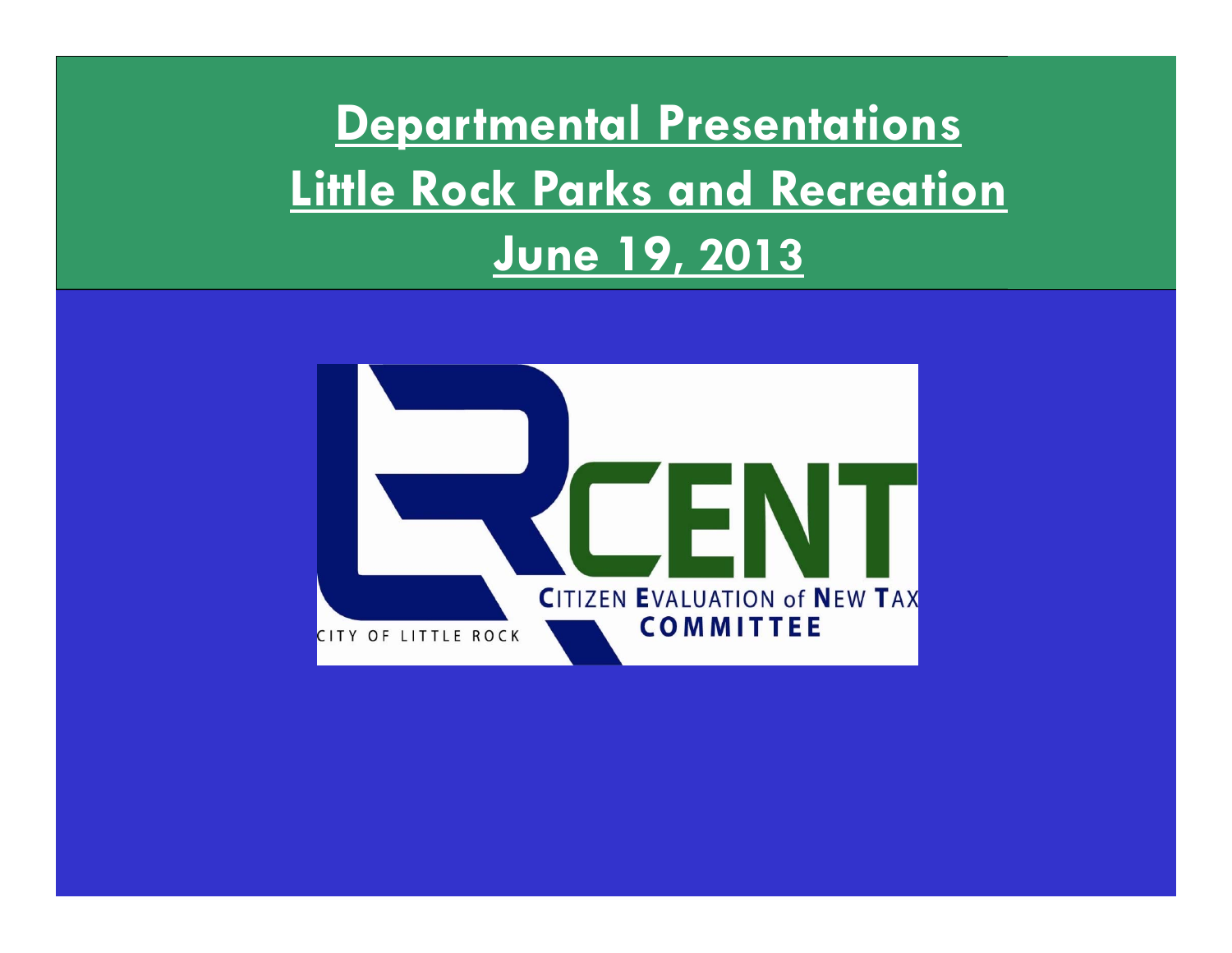

## **June 19, 2013**

#### •**The Centre at University Park: \$3,220,000**

- Funding sources from insurance and tax proceeds
- $\blacksquare$  Rebuilt center will have 15,000 square feet of similar spaces in previous structure.

#### •**UPDATE:**

**Construction is still underway with projected completion date** late July 2013.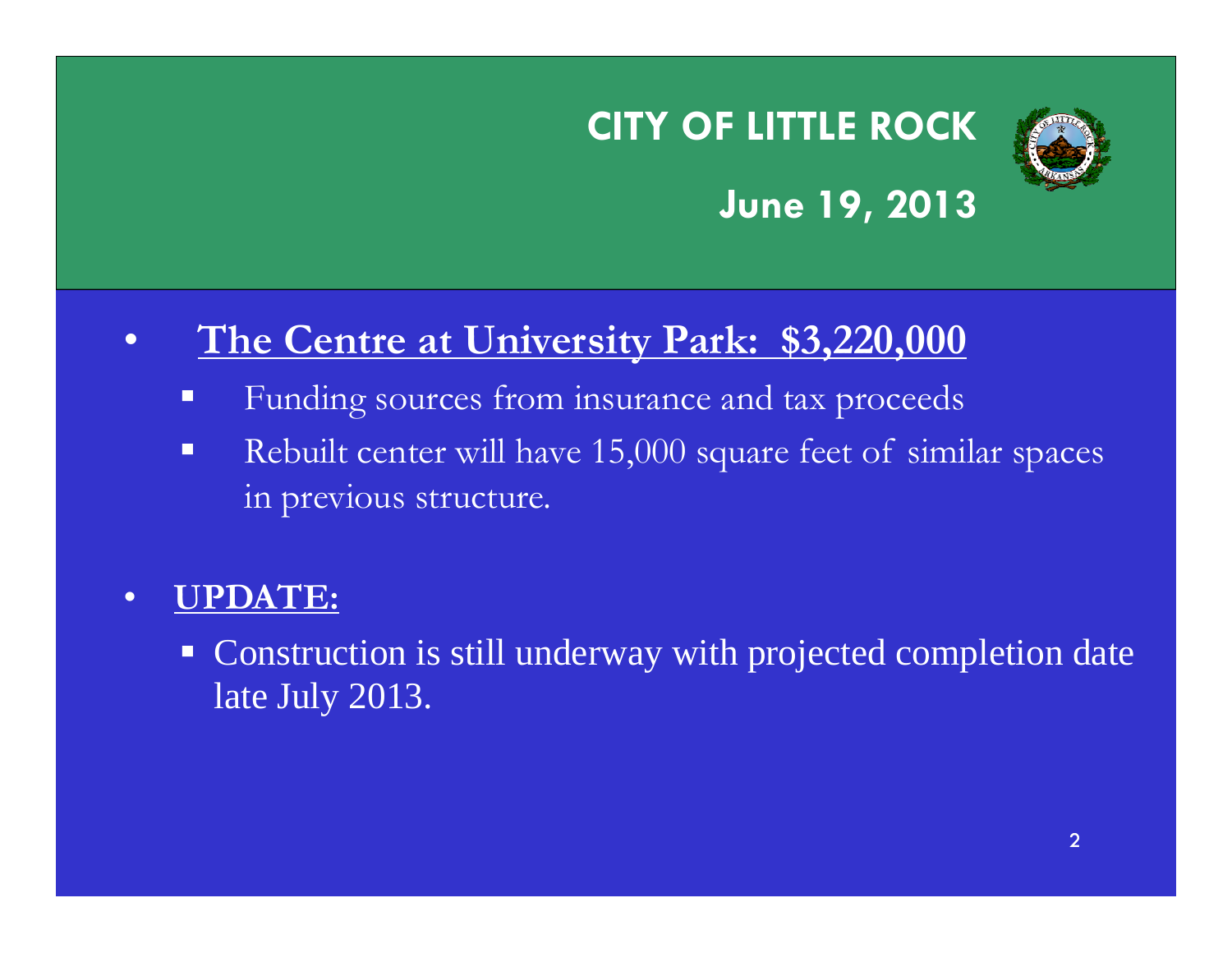

## **June 19, 2013**

#### $\bullet$ **Annual Park Upgrades: \$4.5 million over 10 years**

 $\Box$ Funding upgrades for all parks facilities.

#### •**UPDATE:**

**Park improvements implemented as funds accumulate to** sufficient level.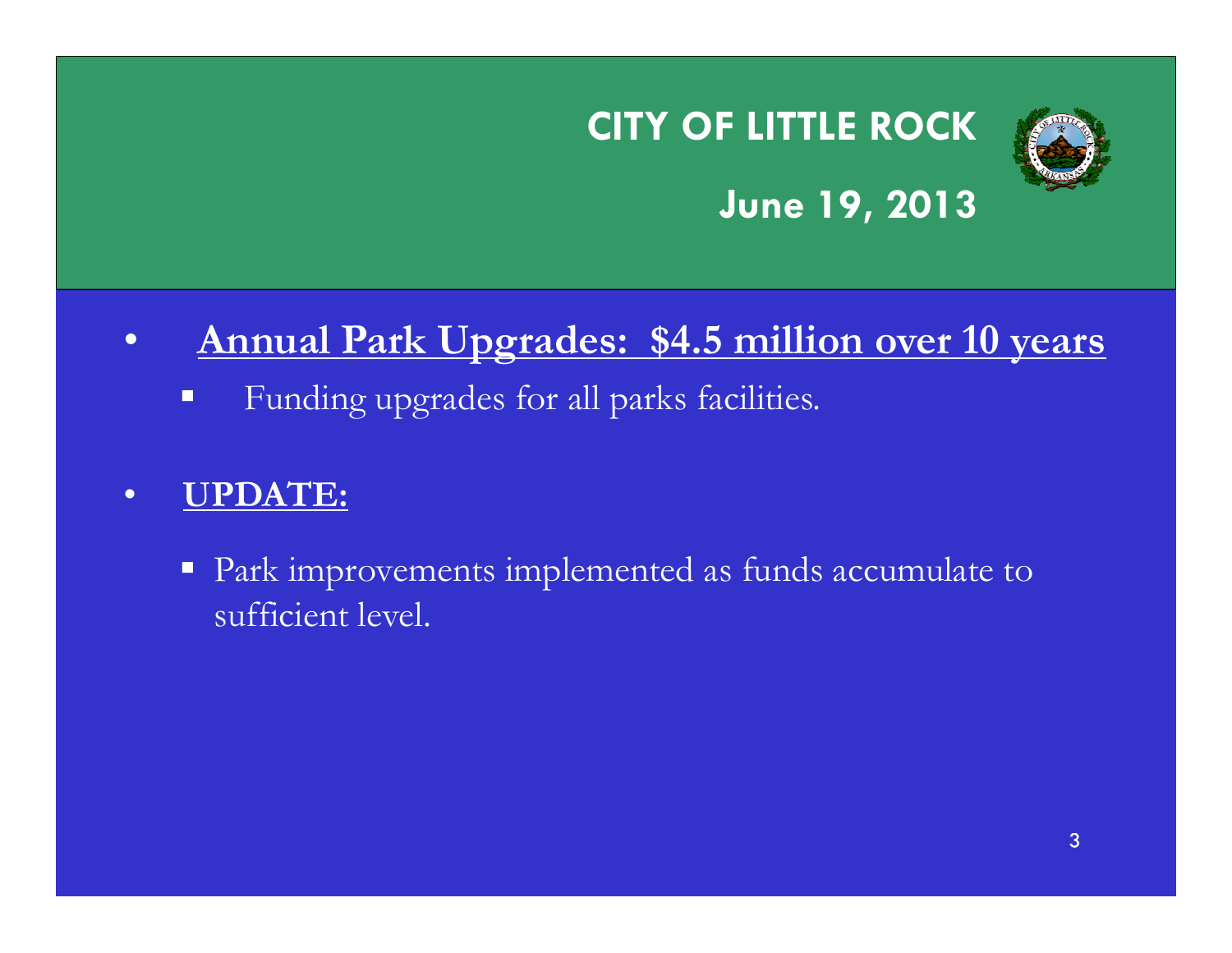

## **June 19, 2013**

### $\bullet$  **West Central Community Center and Pool: \$6 million**

 $\blacksquare$  Community Center will have approximately 24,000 square feet and provide life style, leisure and educational choices for families. Also, an outdoor pool facility is planned.

#### •**UPDATE:**

- Architect has been selected. (Ron Woods Architecture)
- $\Box$ Construction Manager has been selected. (Flynco, Inc.)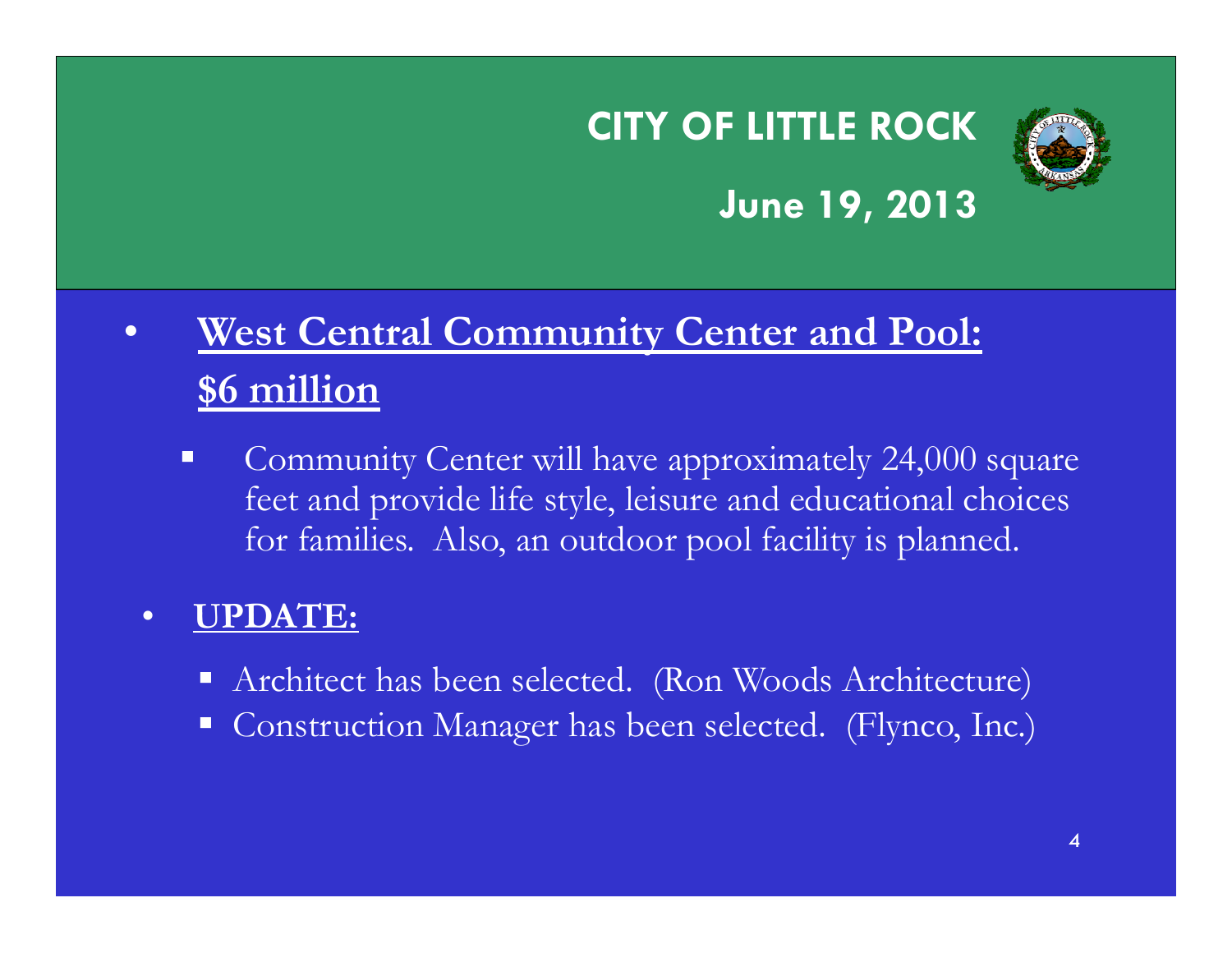

## **June 19, 2013**

#### $\bullet$ **War Memorial Park: \$500,000 over 10 years**

 **Continue to implement War Memorial Park Master Plan improvements:** 

Improve Coleman Creek, complete 1 mile trail loop, construct roundabout, upgrade entrance off of 12t<sup>h</sup> Street, acquire additional lands

#### $\bullet$ **UPDATE:**

Documents for Coleman Creek restoration ready for bid.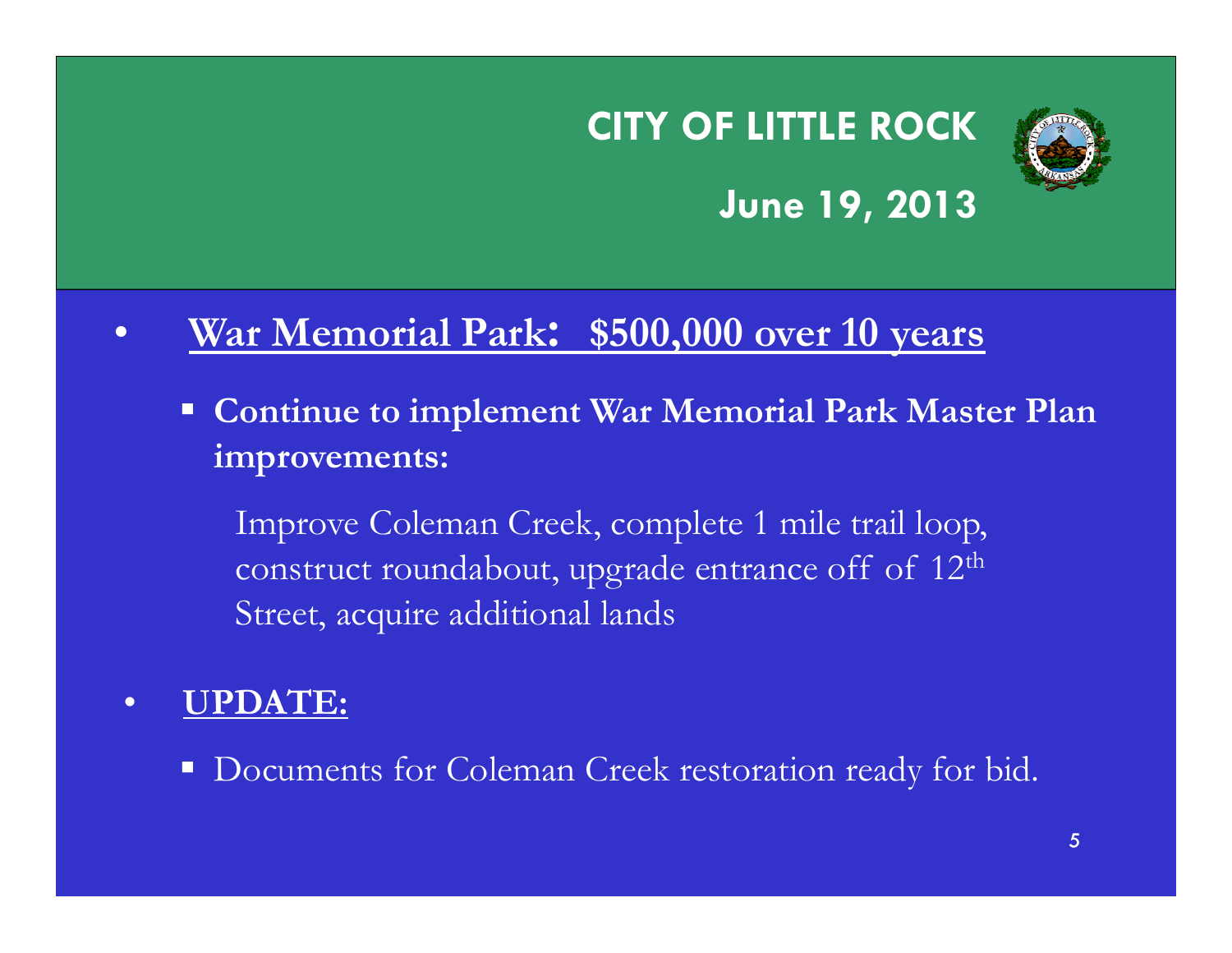## **CITY OF LITTLE ROCK June 19, 2013**



### • **MacArthur Park: \$500,000 over 10 years**

Ξ Continue to implement MacArthur Park Master Plan Improvements.

**As Sales Tax funds are accumulated, they will be used to continue implementation of the park master plan which include: pond reconfiguration and construction of amphitheater, improvements to game courts, play area, open fields and trails.**

#### $\bullet$ **UPDATE:**

■ Dog Park dedicated March 30, 2013.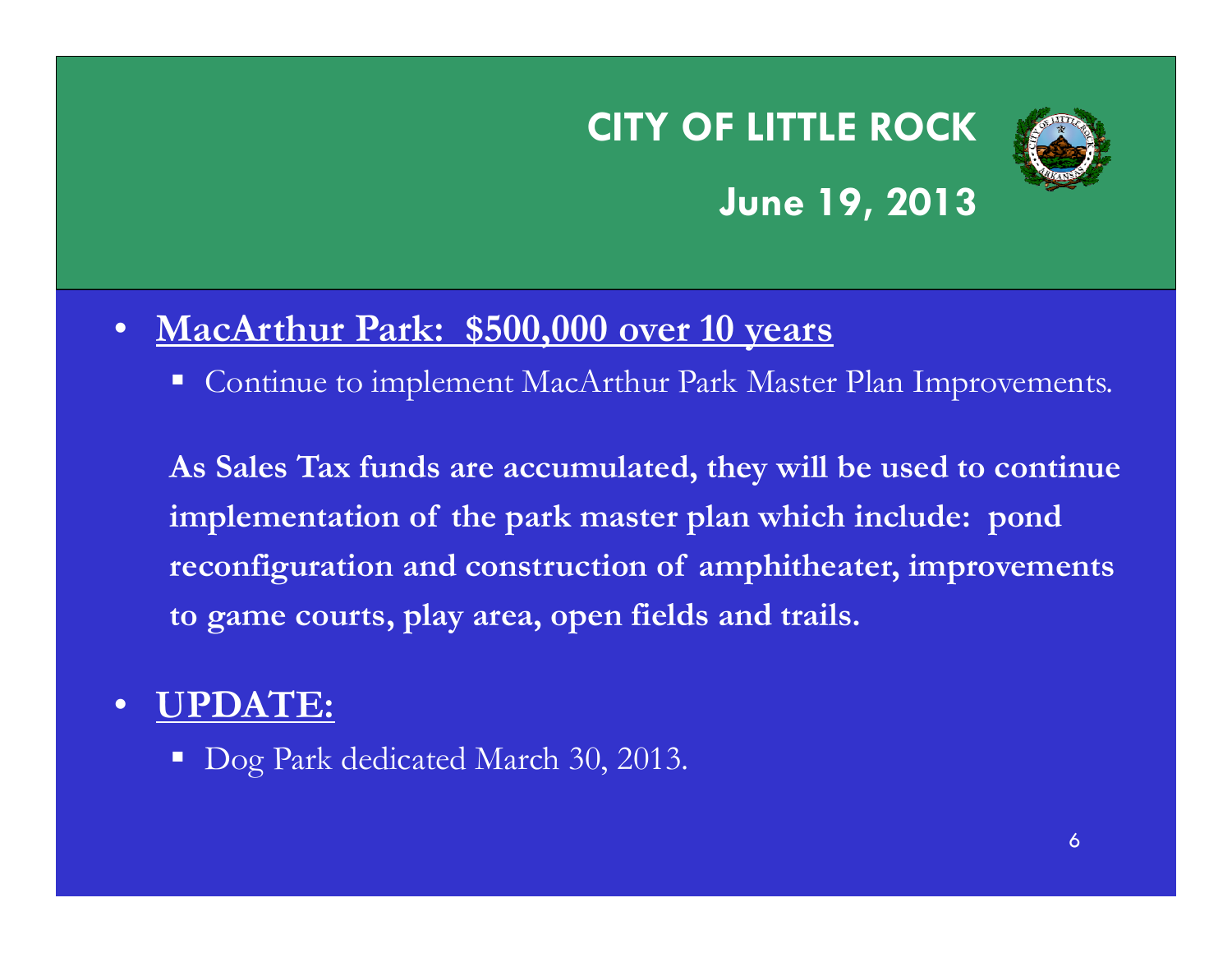

## **June 19, 2013**

## • **Natural Steps Ball Complex: \$500,000 over 10 years**

 $\Box$  Continue implementation of Master Plan which calls for nine new soccer fields supported with new restroom and concessions building, trails, pavilions, fishing piers and park amenities. Currently seeking a community partnership to assist in master plan development.

## **UPDATE:**

- **Staff currently preparing documents for Phase I** implementation.
- **Currently seeking partnership for project and program** development.